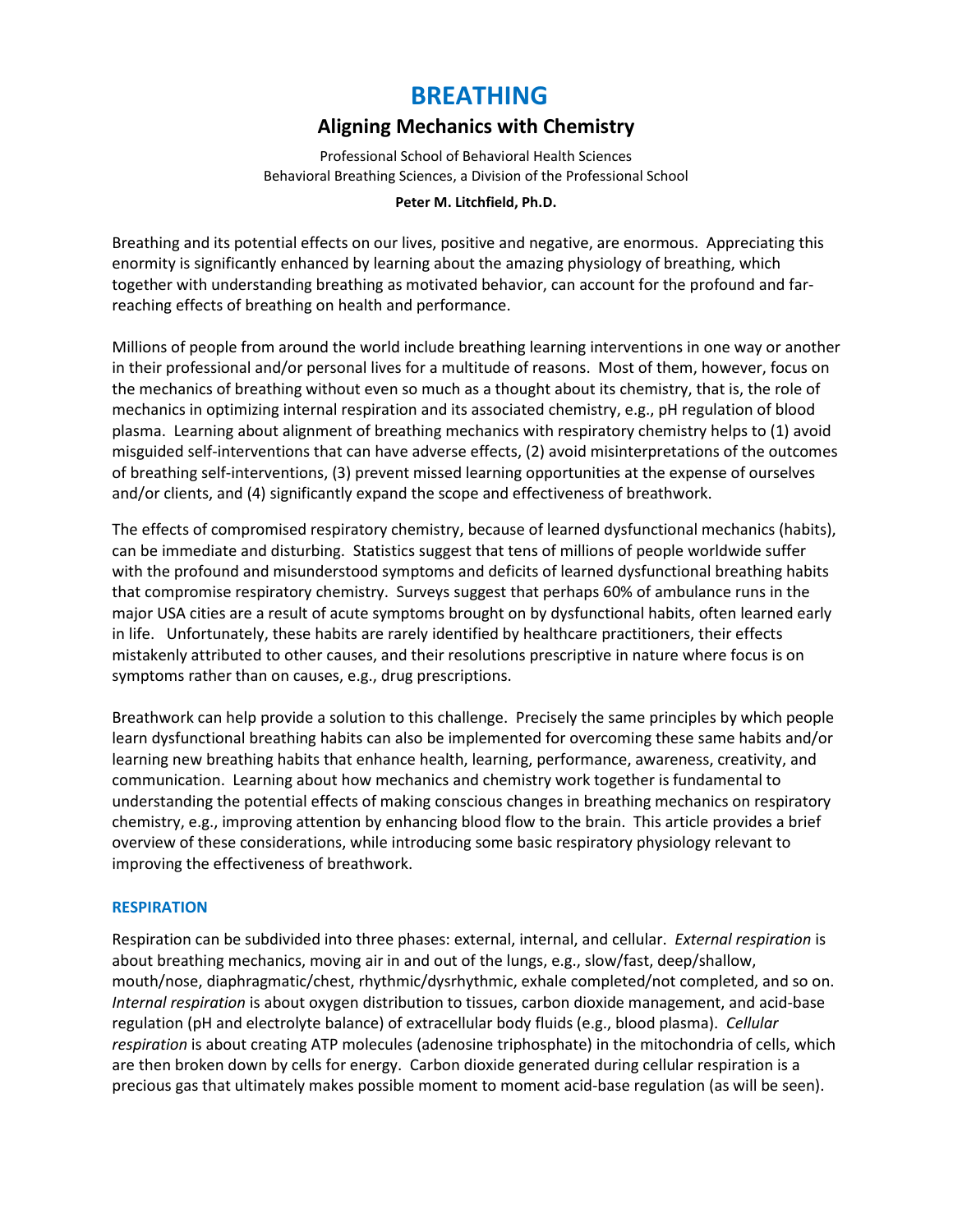#### **BREATHING MECHANICS (external respiration)**

Breathing and respiration are not the same phenomenon. Respiration is a subset of breathing. Besides providing for respiration, breathing serves us in many and diverse ways.

*Breathing is behavioral.* It serves us in powerful and unsuspecting ways. Breathing habits, good and bad, are learned unconsciously, and sometimes consciously, for self-regulating emotions, cognitions, personality, coping styles, physiology, health, performance, and consciousness. This is to say that breathing is psychological in the sense that experience sets the stage for its reconfiguration. Embedded in this reconfiguration is a personal history that regulates breathing based on the principles of learning, perception, motivation, reinforcement (benefits), attention, and memory. The richness of the psychology of breathing provides for both its far-reaching benefits and for its, all too frequent, profoundly debilitating effects (e.g., 60% of USA ambulance runs).

*Respiration is reflexive*. External respiration is about the regulation of breathing mechanics by brainstem reflex mechanisms governed by moment to moment changes in respiratory chemistry, that is, changes in extracellular pH, oxygen concentration ( $PO<sub>2</sub>$ ), and carbon dioxide concentration ( $PCO<sub>2</sub>$ ). Although breathing mechanics continuously shift as a function of being bored or excited, stressed or relaxed, upset or pleased, meditative or physically challenged, respiration generally remains within an optimal respiratory envelope. Unless an unconscious habit or intentional manipulation gets in the way, respiratory requirements will dictate the coordination of breathing mechanics in the context of other interacting behaviors, e.g., eating and breathing. It would, of course, make little sense that breathing could serve respiration only when one is relaxed or in a positive space; if so, given what daily life is usually about, respiration would be compromised most of the time.

Practitioners from diverse disciplines and perspectives focus on manipulation of breathing for achieving beneficial outcomes, that is, *self-interventions* that involve "doing the breathing" in prescribed ways. Unfortunately, however, one of the outcomes of prescriptive breathing is not infrequently deregulated respiration, and unfortunately even the acquisition of dysfunctional habits where both practitioners and clients misunderstand and misinterpret the associated physical and mental changes.

Healthy breathing provides for *self-regulation* of mechanics in the service of chemistry, except where respiratory chemistry is intentionally manipulated for reasons such as identifying dysfunctional habits and exploring their effects, or for personal and therapeutic consciousness explorations (e.g., Holotropic breathing). Self-regulatory breathing means "allowing the breathing" while simultaneously breathing for meeting other objectives, e.g., talking, meditating, relaxing, exploring.

Optimal respiratory health means maintaining a stable "chemical axis of breathing" wherein internal respiratory requirements are immediately and expeditiously addressed, despite the highly variable acrobatics of breathing mechanics during daily life that may be serving us in so many other important ways, e.g., talking. Understanding this connection of breathing mechanics with breathing chemistry points to the most fundamental, practical, and profound factors that account for:

(1) the far-reaching effects of dysfunctional breathing habits, such as disturbed extracellular pH (e.g., blood plasma), deregulated electrolyte balance (e.g., bicarbonate), compromised blood flow (e.g., brain and heart), unfriendly hemoglobin (compromised delivery of  $O_2$ ), compromised muscle function (e.g., jaw tension and pain), fatigue, mood changes, and performance deficits;

(2) the surprising benefits of good breathing habits and breathing self-interventions, such as improved physical performance (e.g., sports), symptom abatement (e.g., panic), improved cognition (learning, memory, and attention), enhanced task performance (e.g., test taking), successful management of emotions and stress (e.g., anxiety, anger), expanded consciousness (e.g., being present), improved selfawareness (e.g., sense of self), and better overall health (balanced chemistry).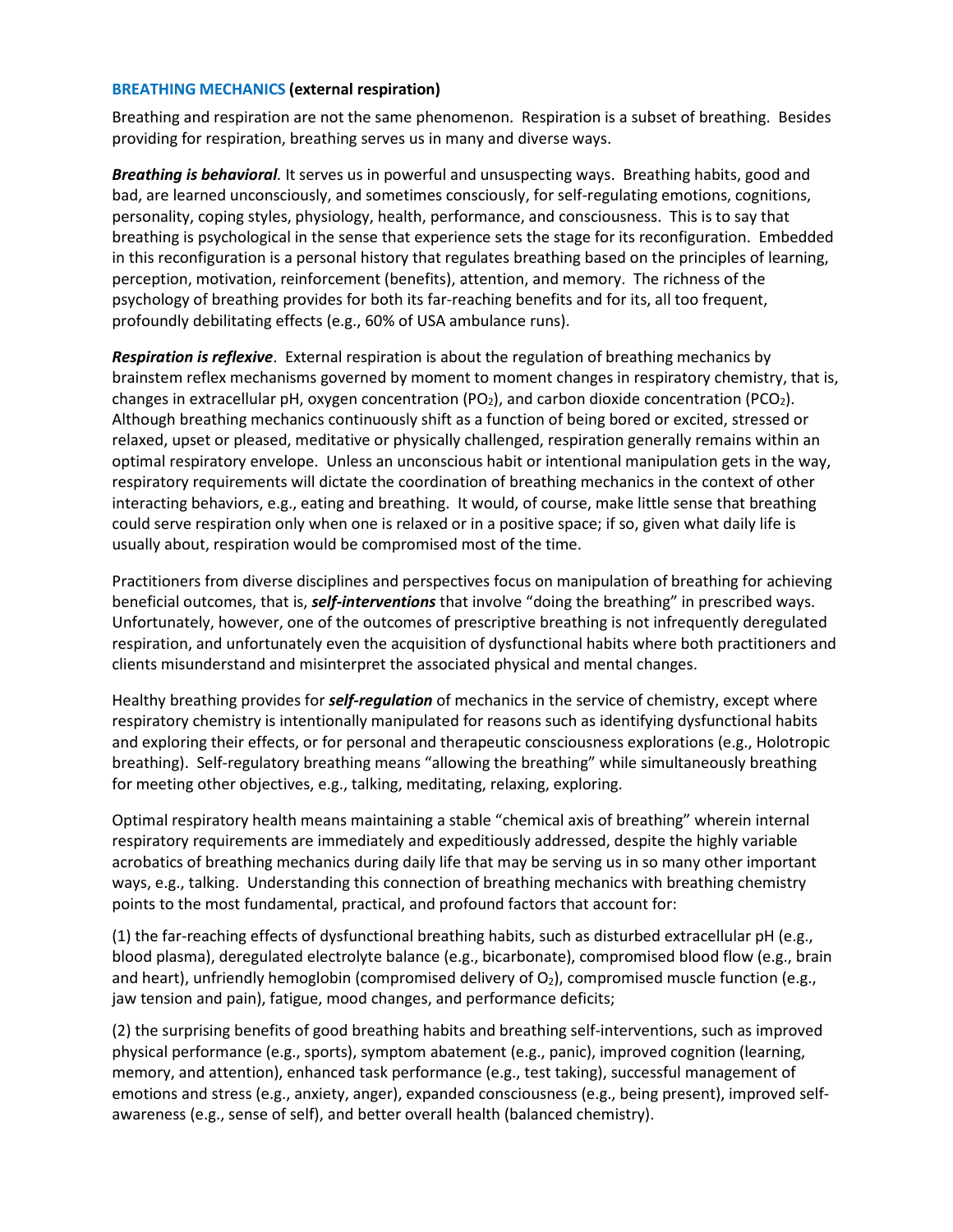#### **BREATHING CHEMISTRY (internal respiration)**

Many people believe that good breathing is about moving as much oxygen (O2) as possible *into the blood*, while simultaneously eliminating (excreting) as much carbon dioxide (CO<sub>2</sub>) as possible *from the blood*, through "the right" breathing mechanics. This view is both uninformed and simplistic. Yes,  $O_2$ delivery to body cells is essential, of course, but the best way to accomplish this is not so obvious. And yes, excretion of *excessive* CO<sub>2</sub> is critical, but not all of it, only some of it. Contrary to the belief of many,  $CO<sub>2</sub>$  is a precious body substance and its ever presence is required not only for health but for life itself.

External respiration (breathing mechanics) is regulated from breath to breath by chemo-regulatory reflexes located in the brainstem. These reflexes are regulated based on pH of arterial blood plasma (pHa) and cerebrospinal fluid,  $CO<sub>2</sub>$  concentration in blood plasma (PaCO<sub>2</sub>) and cerebrospinal fluid, and by  $O<sub>2</sub>$  concentration in arterial blood plasma (PaO<sub>2</sub>). These reflexes operate breathing through the diaphragm and the internal intercostal muscles while at rest. This is one reason why if chest breathing predominates, based on an unconsciously learned breathing habit (where "feeling in control" may take precedence over allowing for the reflexes), that diaphragmatic training can be so fundamentally important, i.e., clients may learn to prefer mechanics that are consistent with good chemistry.

Acid-base balance is about *pH regulation*, i.e., hydrogen ion concentration (pH = power of hydrogen). An *aqueous* (water) solution is neutral when the pH is 7.0. Solutions with a pH of less than 7.0 are acidic and solutions with a pH of higher than 7.0 are alkaline. The body keeps blood plasma within very tight limits of pH, optimally 7.38-7.40, but generally within a range of 7.35-7.45. Hence, as pH drops blood plasma becomes less alkaline (not acidic) and when it rises it becomes more alkaline. Values of less than 7.35 mean *acidemia* and values above 7.45 mean *alkalemia*.

*Overbreathing*, which is the most common form of learned dysfunctional breathing, leads to a CO<sub>2</sub> deficit (*hypocapnia*) resulting in *respiratory alkalosis* (pH higher than 7.45). *Underbreathing*, which is unusual, leads to excessive accumulation of CO2 (*hypercapnia*) resulting in *respiratory acidosis* (pH lower than 7.35). Both conditions can result in profound physiological changes responsible for a wide range of symptoms and deficits, short term and long term. Low arterial  $CO<sub>2</sub>$  concentrations, however, may not necessarily be the result of a dysfunctional habit, but rather a compensatory response to some other physiological compromise, e.g., metabolic acidosis such as lactic acid build up (lactic acidosis) during anaerobic exercise, or cardiac insufficiency in patients with heart conditions.

The Henderson-Hasselbalch (H-H) equation describes pH regulation of blood plasma and other extracellular fluids, as follows (simplified format):

### $p$ H = [HCO<sub>3</sub><sup>\*</sup>] ÷ PaCO<sub>2</sub>, or  $[$ H<sup>+</sup>] = PaCO<sub>2</sub> ÷ [HCO<sub>3</sub><sup>\*</sup>]

where,  $[HCO<sub>3</sub>$ <sup>-</sup>] = bicarbonate ion concentration where,  $[H^+]$  = hydrogen ion concentration where, PaCO<sub>2</sub> = arterial CO<sub>2</sub> concentration (partial pressure arterial CO<sub>2</sub>) where pH is the reciprocal of hydrogen ion concentration

Bicarbonates are regulated by the kidneys and the  $PCO<sub>2</sub>$  concentration by breathing. The kidneys are very slow to act, and don't even begin to compensate for changes in pH for at least eight hours and may take up to five days to make its full contribution toward normalizing pH. Breathing on the other hand can immediately effect pH level, within seconds, positively by the action of reflex mechanisms and positively OR negatively by learned breathing habits. It is here where the psychology of breathing can make its grand entry into physiology through its role in the regulation of the H-H equation. Consider the following rewrite of the equation: *Acid-base physiology = kidney function ÷ breathing behavior*.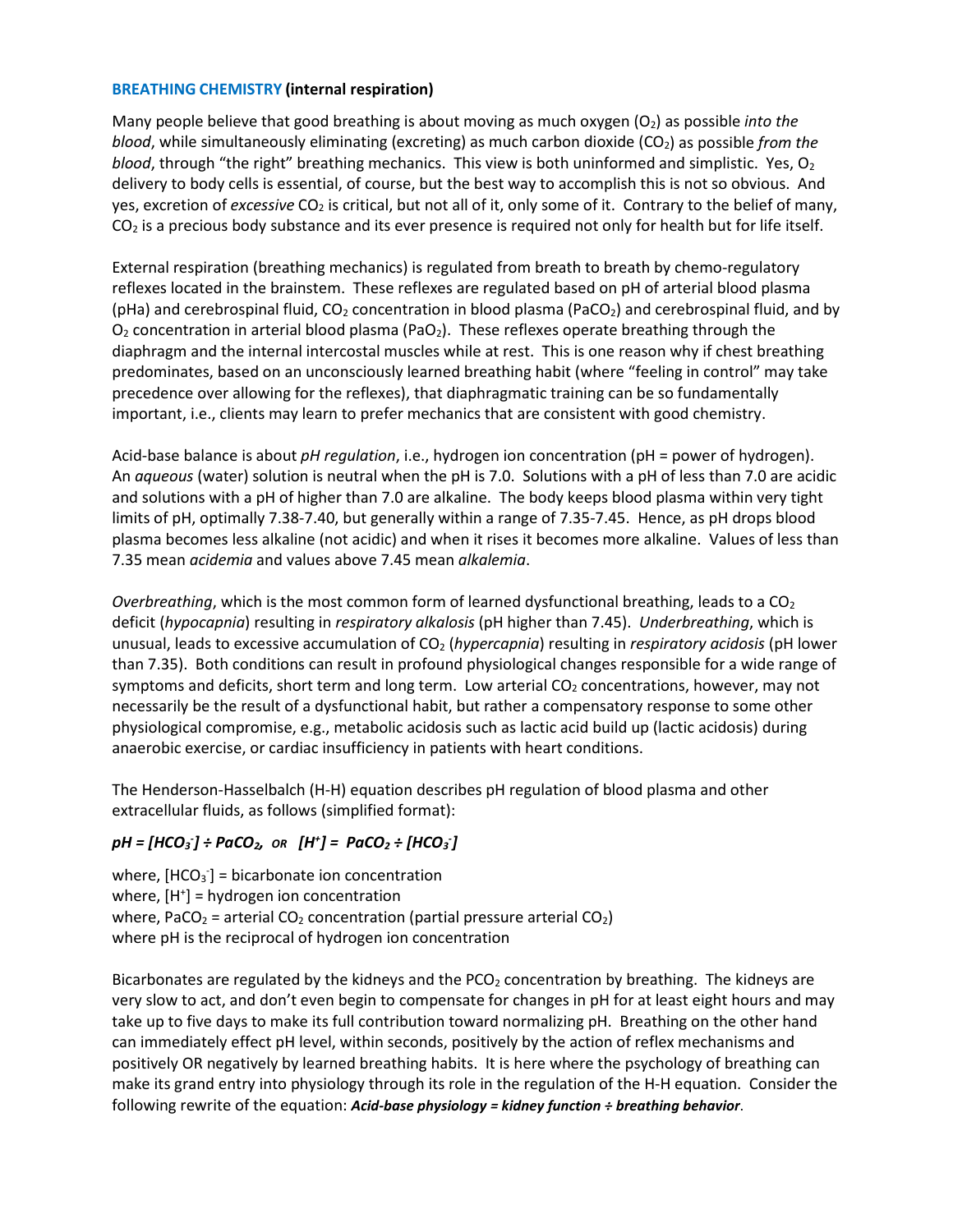Breathing mechanics, controlled by brainstem reflexes (external respiration), normally regulate the pH of extracellular body fluids, including blood plasma, cerebrospinal fluid, interstitial fluid (that surround all cells in the body), and lymph. But, learned breathing habits can get in the way of these reflexes leading to insidious and generally unidentified outcomes by both practitioners and their clients.

About 98.5% of oxygen diffused into the blood of the pulmonary capillaries surrounding the alveoli of the lungs, is carried in the blood by hemoglobin in red blood cells. Hemoglobin delivers its oxygen based on blood plasma  $O_2$  concentration (PaO<sub>2</sub>) as per the oxyhemoglobin dissociation curve. As PaO<sub>2</sub> drops in busy tissues hemoglobin begins to deliver its oxygen. The CO<sub>2</sub> concentration and the pH of cytosol in red blood cells significantly affect when and where hemoglobin will deliver its oxygen (Bohr Effect). If a tissue is busy at work it will generate more  $CO<sub>2</sub>$  which diffuses into the red blood cell. The presence of more CO<sub>2</sub> and the reduced pH of the cytosol (CO<sub>2</sub> forms  $H_2CO_3$ , carbonic acid) reduces hemoglobin's affinity for oxygen (changes its conformation), leading to an earlier distribution of its oxygen as per the Bohr effect (that is, releasing oxygen at higher levels of PaO<sub>2</sub>). Very importantly, also resulting from increased CO<sub>2</sub> concentration and pH of cytosol in red blood cells, hemoglobin will release nitric oxide (NO), a powerful vasodilator, providing for increased blood flow and volume in busy tissues that require more oxygen and glucose.

Brainstem reflex mechanisms regulate breathing mechanics (external respiration) such that the correct  $CO<sub>2</sub>$  concentration is maintained in the alveoli of the lungs (where gas exchange takes place). This ensures that blood moving through the pulmonary capillary network returns to systemic circulation with a  $CO<sub>2</sub>$  concentration that balances the H-H equation, thus keeping pH within normal limits. Thus, when one intentionally ventilates by taking large breaths, slow or fast, diaphragmatically or in the chest, PaCO<sub>2</sub> concentration can drop and drive up pH toward respiratory alkalosis. The result is vascular constriction and unfriendly hemoglobin (where  $O_2$  and NO are more sparingly released), and thus a radically reduced oxygen and glucose supply to body tissues in need, e.g., to the brain and to the heart.

#### **COMPROMISED RESPIRATION**

"Taking charge of breathing" triggered by an unconsciously learned breathing habit, or brought on by a misguided conscious breathing intervention, often results in overbreathing and immediate changes in acid-base physiology as per the H-H equation. The result is hypocapnia (PaCO<sub>2</sub> deficit) and respiratory alkalosis (increased plasma pH). The rise in pH may trigger immediate and profound changes in physiology, some of which are listed in Table 1 (Hypocapnia: Physiological Effects).

The symptoms and deficits associated with the physiological changes listed in Table 1 can be profound, even devastating, and may include ones that are **physical** (e.g. brain fog), **emotional** (e.g., anger), **cognitive** (e.g., attention deficit), **personality** (e.g., sense of self), and **behavioral** (e.g., test taking) changes. Some of these symptoms and deficits are listed in Table 2 (Hypocapnia: Symptoms & Deficits).

The physiological changes listed in Table 1 can also **trigger** (e.g., epilepsy), **exacerbate** (e.g., asthma), and **prolong** (e.g., nausea during pregnancy) **symptoms and deficits** associated with numerous organic conditions. Some of these organic conditions are listed in Table 3 (Hypocapnia: Exacerbation of Health Issues and Complaints). These effects are all too often mistakenly attributed to other causes or are identified an "unexplained symptoms" in clinical literatures.

Overbreathing is the most common form of learned dysfunctional breathing affecting respiration in unencumbered healthy people, although underbreathing habits are occasionally seen. Learned underbreathing, when it does occur, is usually the result of hyperinflation, where people continuously abort their exhales, thus moving air in and out of anatomical deadspace and preventing inhaled air from adequately reaching the alveoli of the lungs where gas exchange takes place. That is, although the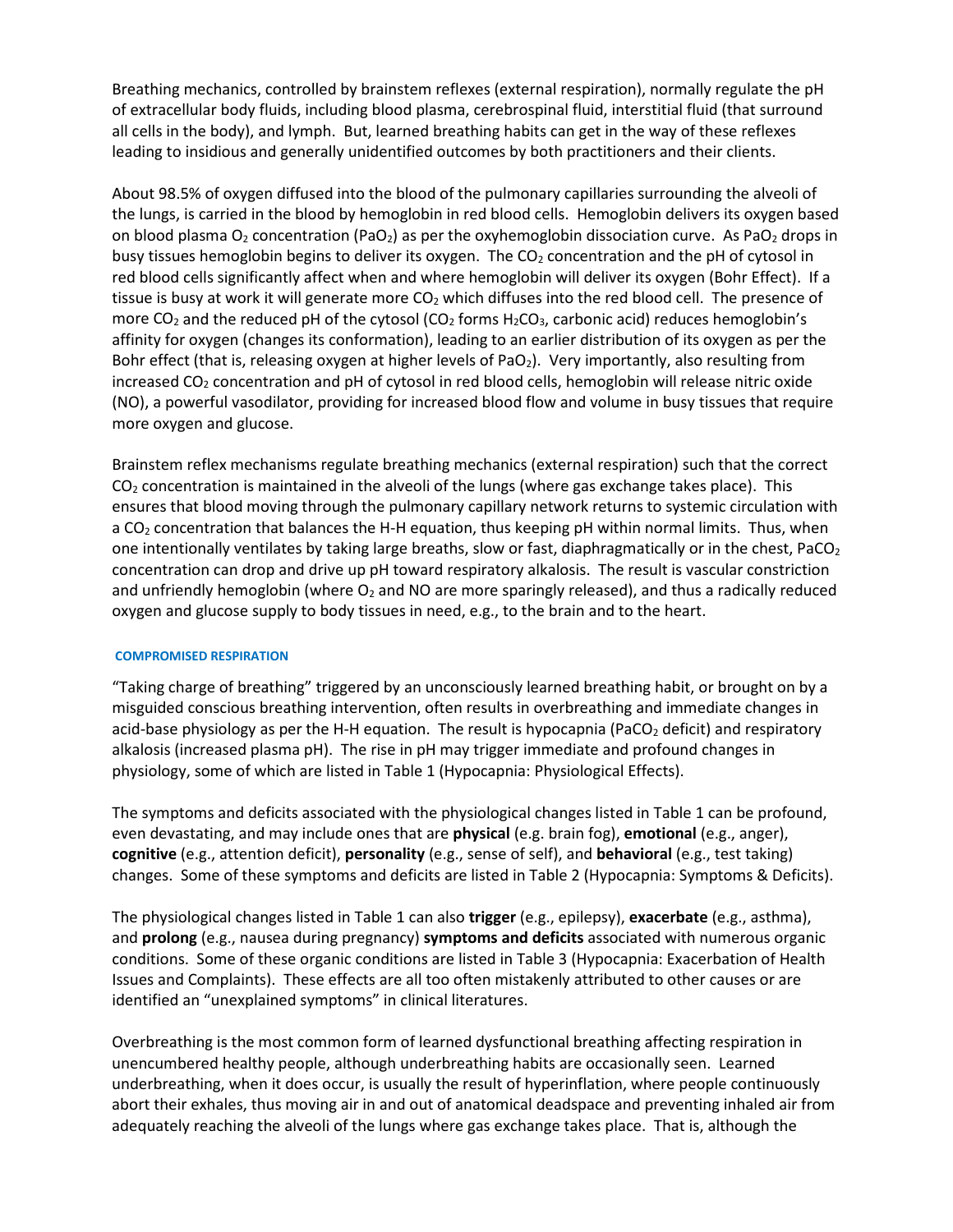breathing may be very fast, *alveolar ventilation* remains inadequate. As in the case of many dysfunctional habits, hyperinflation is usually associated with phobia about getting enough air coupled with faulty beliefs about breathing.

Some of the physiological effects of overbreathing on neurophysiology listed in Table 1 and their associated symptoms and deficits listed in Table 2, are briefly reviewed in the next section of this report from the perspective of their role in the effects of breathing on consciousness.

#### **RESPIRATION AND CONSCIOUSNESS**

Overbreathing results in reduced  $CO<sub>2</sub>$  concentration (hypocapnia) and alkalosis in blood plasma, cerebrospinal fluid, and the interstitial fluid that surrounds all neurons in the brain. Hypocapnia results in cerebral vasoconstriction, as a function if its direct impact on vascular smooth muscle tissue, and compromised delivery of oxygen and nitric oxide on the part of hemoglobin as per the Bohr Effect in the red blood cells (less CO2, less hydrogen ions). The net effect is a potentially serious compromise of the delivery of oxygen (hypoxia) and glucose (hypoglycemia) to neural tissue. These compromises, along with the migration of calcium ions into smooth muscle tissue because of plasma alkalosis, can trigger vasoconstriction so significant that blood flow in the brain as a whole can be reduced by as much as 50 or 60 percent within less than a minute. It is this kind change that can precipitate symptoms so severe that people call 911 for help (emergency ambulance service for transport to the hospital).

Respiratory alkalosis in interstitial and cerebrospinal fluids results in electrolyte changes that have profound effects on neuronal functionality. Sodium and potassium ions migrate into neurons, in exchange for hydrogen ions (H<sup>+</sup>) which increases their metabolism, excitability, and contractility. Unfortunately, this is taking place at a time when there is significantly reduced oxygen availability and thus hastens and exacerbates the onset of anaerobic metabolism in neurons where intracellular lactic acidosis then compromises neuronal functioning.

The basic outcomes of these changes in physiology thus include brain hypoxia (oxygen deficit), brain hypoglycemia (low blood sugar), and metabolic (lactic) acidosis in neurons, all of which can profoundly alter overall brain function. Besides unfortunate physiological outcomes (e.g., headache, ischemia, and the possible triggering of neurological syndromes), these outcomes can have immediate effects on attention, perception, motivation, emotion, cognition, learning, memory, personality, performance, sense of self, and consciousness.

Examples of psychological changes, from a downside perspective, include: emotional vulnerability, anxiety, anger, fear, panic, phobia, apprehension, worry, crying, low mood, dissociation, disorientation, dizziness, fainting, confusion, hallucinations, attention deficit, learning deficits, poor memory, brain fog, inability to think, low self-esteem, and undesirable shifts in personality. On the other hand, from a consciousness perspective these kinds of "negatives" can lay the groundwork for important "positives" through individualized guided breathing explorations.

The ways in which a specific person responds to these physiological changes are highly variable and are dependent upon health, life circumstances, personality, immediate social environment, and especially personal psychological history. For example, disorientation and dizziness, as a function of oxygen deficit, may trigger fear or anxiety in one person and relief or relaxation in another. These differences are based on unique personal histories involving specific experiences in specific situations.

State change and dissociation are key players in how people respond to breathing mediated physiological changes. Breathing-induced state change may serve the individual in both positive and self-defeating ways, much in the same way as do psychoactive substances that provide for access and experience of self, others, and the world from new, different, and sometimes revealing perspectives.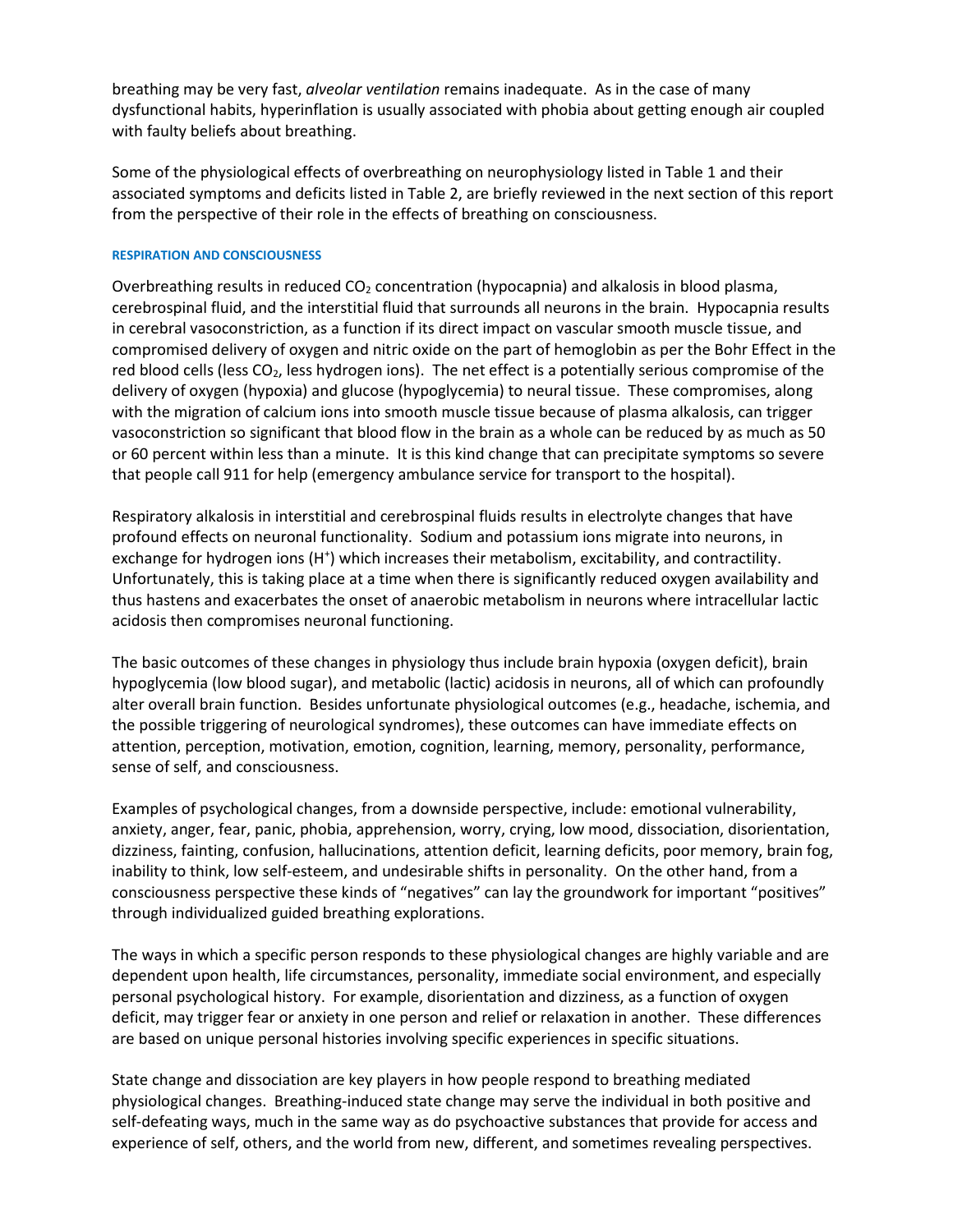Intentional state change through overbreathing can set the stage for life altering and spiritual experiences, including uncovering and triggering traumatic memories that provide for working through painful episodes in life or for discovery of dysfunctional habits and their associated effects when triggered by specific places, times, people, tasks, emotions, thoughts, social circumstances, fatigue, challenges, and physical feelings based on personal histories.

Unintentional breathing-mediated state changes, brought on by dysfunctional habits, are common. These state changes can serve people in powerful and unique ways, outside of their awareness, based on a personal history that gives specific meaning to such changes. These state changes can be habitforming in the sense that they may provide for avoidance of thoughts, emotions, and memories or access to a different and preferrable sense of self (personality). State-dependent learning and memory, and their role in drug addiction for example, have been extensively researched in both humans and animals and are described in thousands of articles in numerous science journals.

#### **CONCLUDING COMMENTS**

Anyone who does breathing work with clients should know at least something about the basics of respiratory physiology and how changing breathing mechanics immediately, profoundly, and precisely alters breathing chemistry. A truly practical understanding, however, of the dynamics of breathing physiology, how it is ultimately governed, how it affects us, and how we interact with it *requires knowledge of its psychology*, not just the details of its mechanics and chemistry.

Breathing mechanics and breathing chemistry weave together in a dance. In this dance, however, as we embrace the daily diverse circumstances of our lives, everyday-breathing should provide for the alignment of mechanics with chemistry in the service of health, performance, and consciousness. The "chemical axis" of breathing needs to remain within the optimal respiratory envelope, thus meeting oxygen, carbon dioxide, and acid-base balance requirements.

Everyone has learned breathing habits, positive and negative. Habits are solutions triggered by specific experiences (stimuli) that are sustained by their outcomes. That is, breathing not only serves respiratory requirements (external respiration), but very importantly serves a host of other behavioral and psychological objectives, most of them unconscious. Examples of conscious objectives include: talking, emotional control, relaxation, meditation, psychotherapy, consciousness exploration, and cultivating spiritual awareness. Examples of unconscious objectives include: accessing secondary gain (headache), feeling in control, accessing emotions (anger), anxiety reduction, avoiding memories, disconnecting, and many others. Unconscious objectives are achieved through learning breathing habits based on personal experiences. Everyone has them.

The relationship between breathing and respiration, mechanics and chemistry, cannot be fully appreciated without understanding the psychological nature of physiology itself. Breathing, like any other behavior, is motivated and changes as a function of its outcomes. Breathing isn't simply mindless automation of physiology. And, it isn't simply physiology to be somehow consciously manipulated in the name of self-help. It's truly so much more than this. Simply manipulating breathing physiology for wellintended purposes, without regard to the bigger picture, does not do justice to the richness and complexity of breathing.

Optimal breathing might best be expressed by the two images which define the Japanese word for breathing: HEART and SELF. Another way of seeing this might be: heart + self = presence. Breathing, in other words, may be a fundamental glue that holds the self and the heart together, making possible a greater personal presence for the world, others, and ourselves.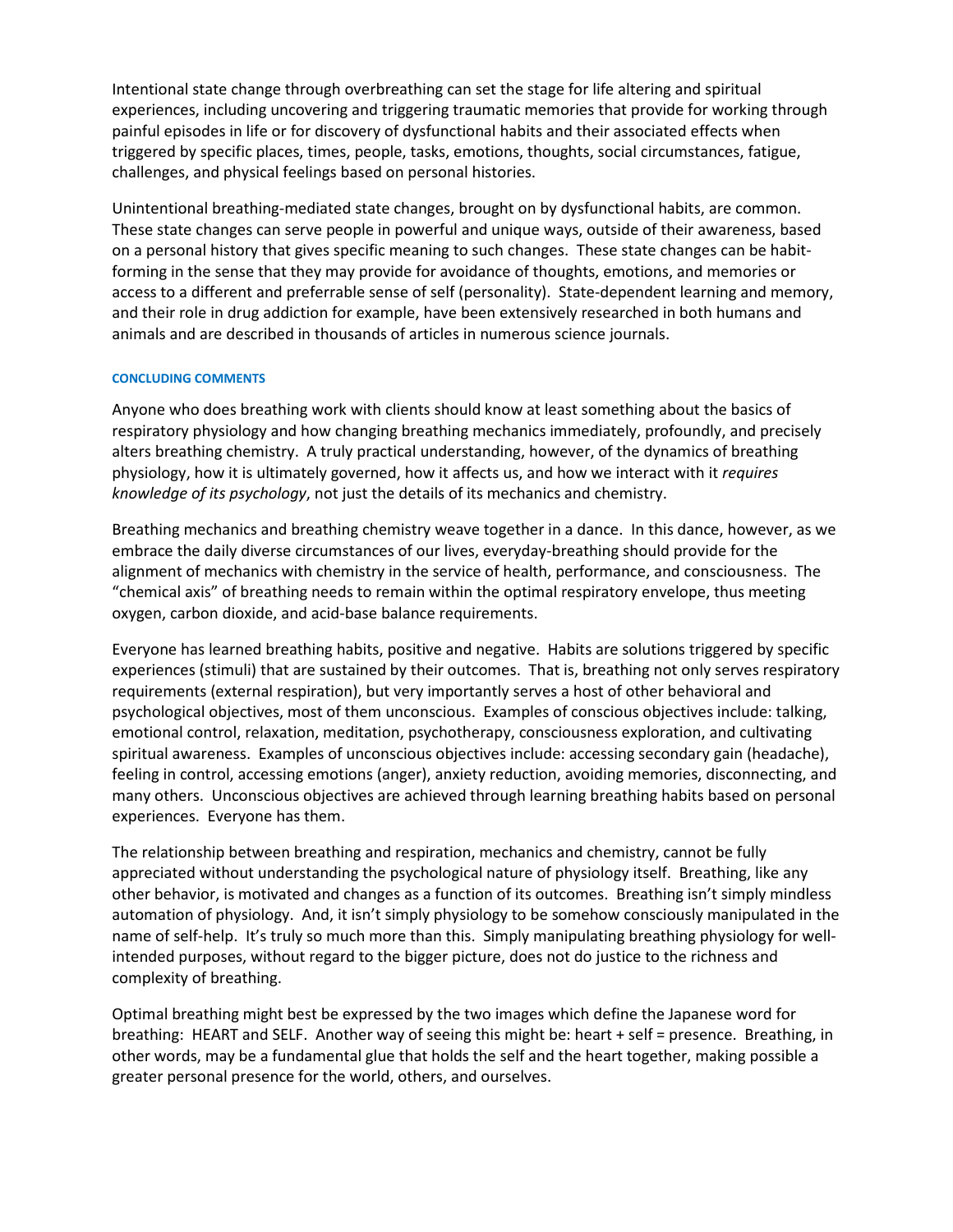## **TABLE 1: HYPOCAPNIA (respiratory alkalosis, overbreathing) Physiological effects**

- **Compromised O<sub>2</sub>** distribution (hemoglobin)
- **●** Compromised nitric oxide distribution (hemoglobin)
- **●** Cerebral vasoconstriction (increased pH)
- **●** Cerebral hypoxia, hypoglycemia, ischemia
- **●** Increased neuronal excitability & contractility
- **●** Neuronal acidosis (lactic acid)
- **●** Sodium and potassium migration into cells (excitability)
- **●** Hyponatremia (sodium deficiency, long term effect)
- **●** Hypokalemia (potassium deficiency)
- **●** Bicarbonate deficiency (long term kidney effect)
- **●** Cerebral excitatory and inhibitory disturbances
- **●** Stress hormone release (ACTH)
- **●** Increased overall vascular resistance (smooth muscle constriction)
- **●** Bronchial constriction (airway resistance)
- **●** Reduced lung compliance
- **●** Myocardial electrophysiology disturbances
- **●** Coronary (vascular) constriction
- **●** Gut smooth muscle constriction
- **●** Calcium migration into muscle cells (fatigue, spasm)
- **●** Release of excitotoxins such as glutamate
- **●** Thrombosis, platelet aggregation
- **●** Dishabituation
- **●** Antioxidant reduction
- **●** Tissue inflammation (systemic)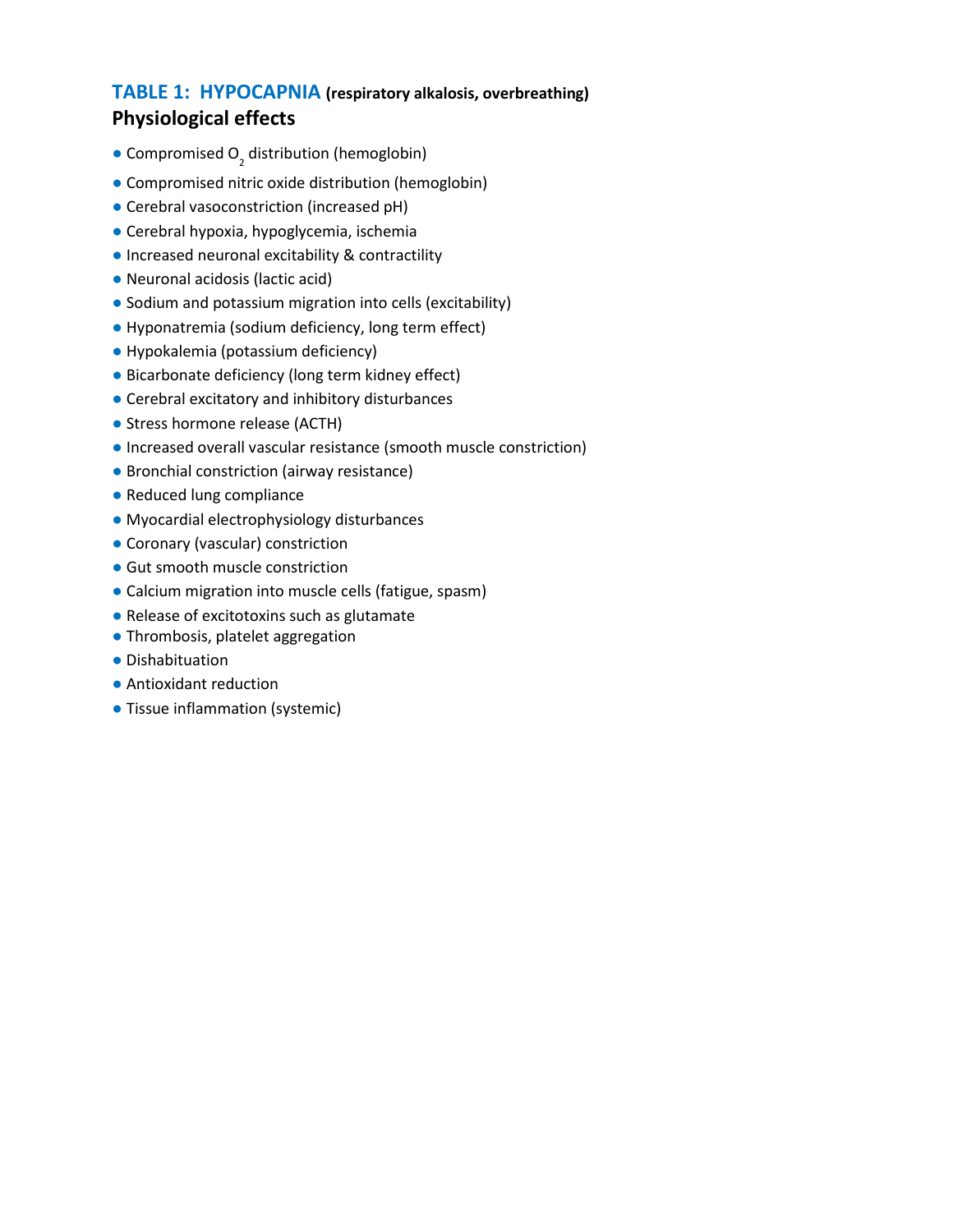# **TABLE 2: HYPOCAPNIA (respiratory alkalosis, overbreathing)**

## **Symptoms and Deficits**

- **●** Respiratory: shortness of breath, airway resistance, bronchial constriction, asthma symptoms
- **●** Peripheral: tingling, numbness, trembling, twitching, shivering, coldness, sweatiness
- **●** Cardiovascular: palpitations, tachycardia, arrhythmias, angina symptoms. ECG abnormalities
- **●** Emotional: anxiety, anger, fear, panic, phobia, apprehension, worry, crying, low mood
- **●** Autonomic-stress: acute fatigue, chronic fatigue, headache, muscle pain, weakness
- **●** Sensory: blurred vision, sound seems distant, reduced pain threshold, dishabituation, dry mouth
- **●** Consciousness: dissociation, state change, dizziness, fainting, confusion, hallucinations
- **●** Cognitive: attention deficit, learning deficits, poor memory, brain fog, inability to think
- **●** Muscles: tetany, hyperreflexia, spasm, weakness, fatigue, pain, difficult to swallow, chest discomfort
- **●** Smooth muscles: cerebral, coronary, bronchial, gut, and placental vasoconstriction
- **●** Abdominal: nausea, vomiting, cramping, bloatedness
- **●** Movement: diminished coordination, reaction time, balance, perceptual judgement
- **●** Performance: sleep apnea, anxiety, rehearsal, focus, endurance, muscle function, fatigue, pain
- **●** Psychological: shifts in personality, self-esteem, memory, emotion, thought